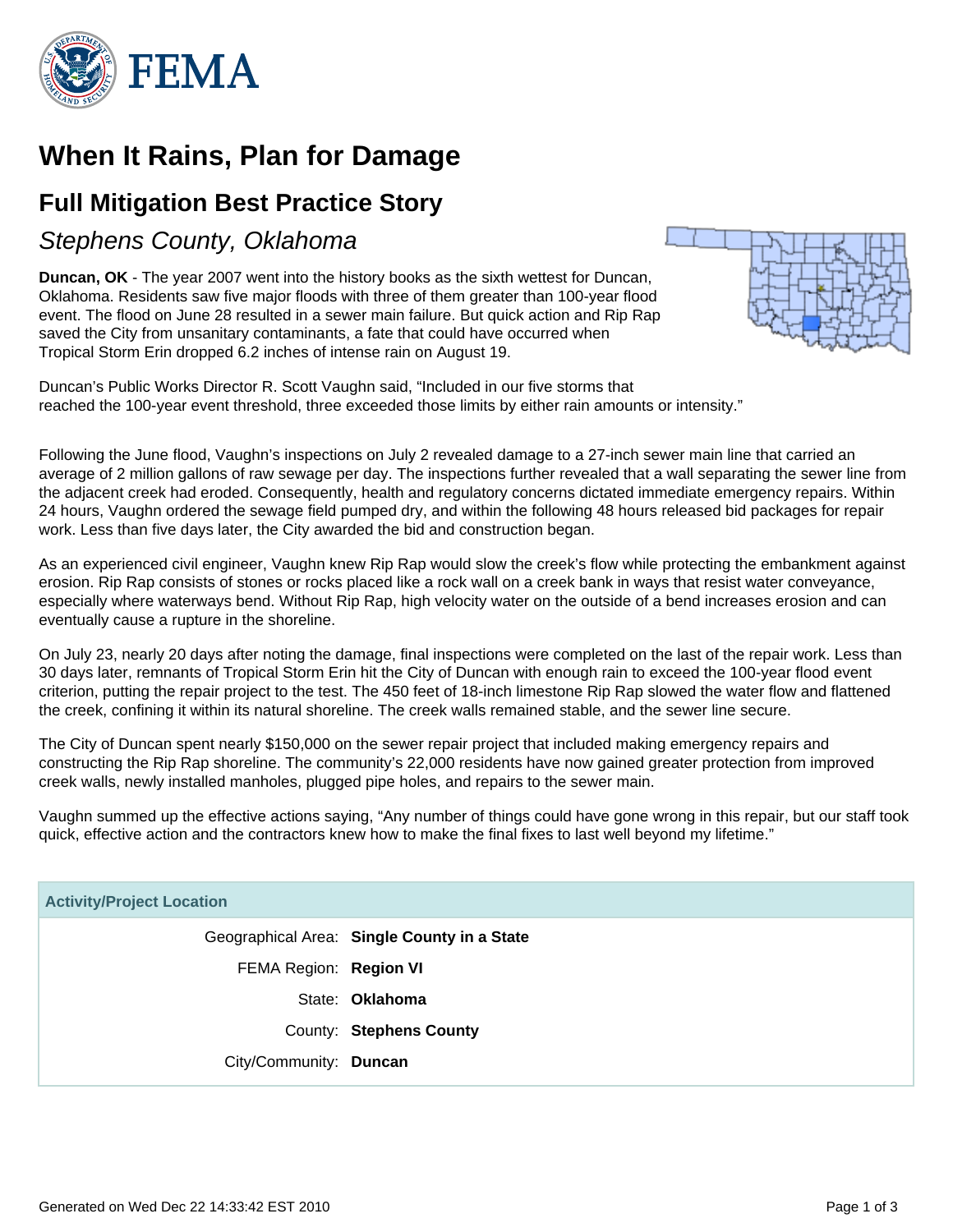| <b>Key Activity/Project Information</b> |                                              |
|-----------------------------------------|----------------------------------------------|
| Sector: Public                          |                                              |
| Hazard Type: Flooding                   |                                              |
|                                         | Activity/Project Type: Floodplain Management |
| Activity/Project Start Date: 07/2007    |                                              |
| Activity/Project End Date: Ongoing      |                                              |
| Funding Source: Local Sources           |                                              |
|                                         | Funding Recipient: Local Government          |
| Funding Recipient Name: City of Duncan  |                                              |

|  | <b>Activity/Project Economic Analysis</b> |  |
|--|-------------------------------------------|--|
|  |                                           |  |

Cost: **\$147,343.00 (Actual)**

Non FEMA Cost:

#### **Activity/Project Disaster Information**

| Mitigation Resulted From Federal<br>Disaster? Yes |
|---------------------------------------------------|
| Federal Disaster #: 1707, 06/07/2007              |
| Federal Disaster Year: 2007                       |
| Value Tested By Disaster? Yes                     |
| Tested By Federal Disaster #: 1718, 08/24/2007    |
| Repetitive Loss Property? Unknown                 |

# **Reference URLs** Reference URL 1: **http://www.floodsmart.gov** Reference URL 2: **http://www.duncanok.org**

### **Main Points**

- Frequent storms in 2007 resulted in five floods.
- The flood on June 28 resulted in sewer failure. Health and regulatory concerns dictated immediate emergency repairs.
- The decision was made to add rip-rap to the creek responsible for damaging the sewer line.
- Rip-rap would slow the creek's flow while protecting the embankment against erosion.
- The addtion of rip-rap saved the sewer line from failing during intense rain on August 19th.